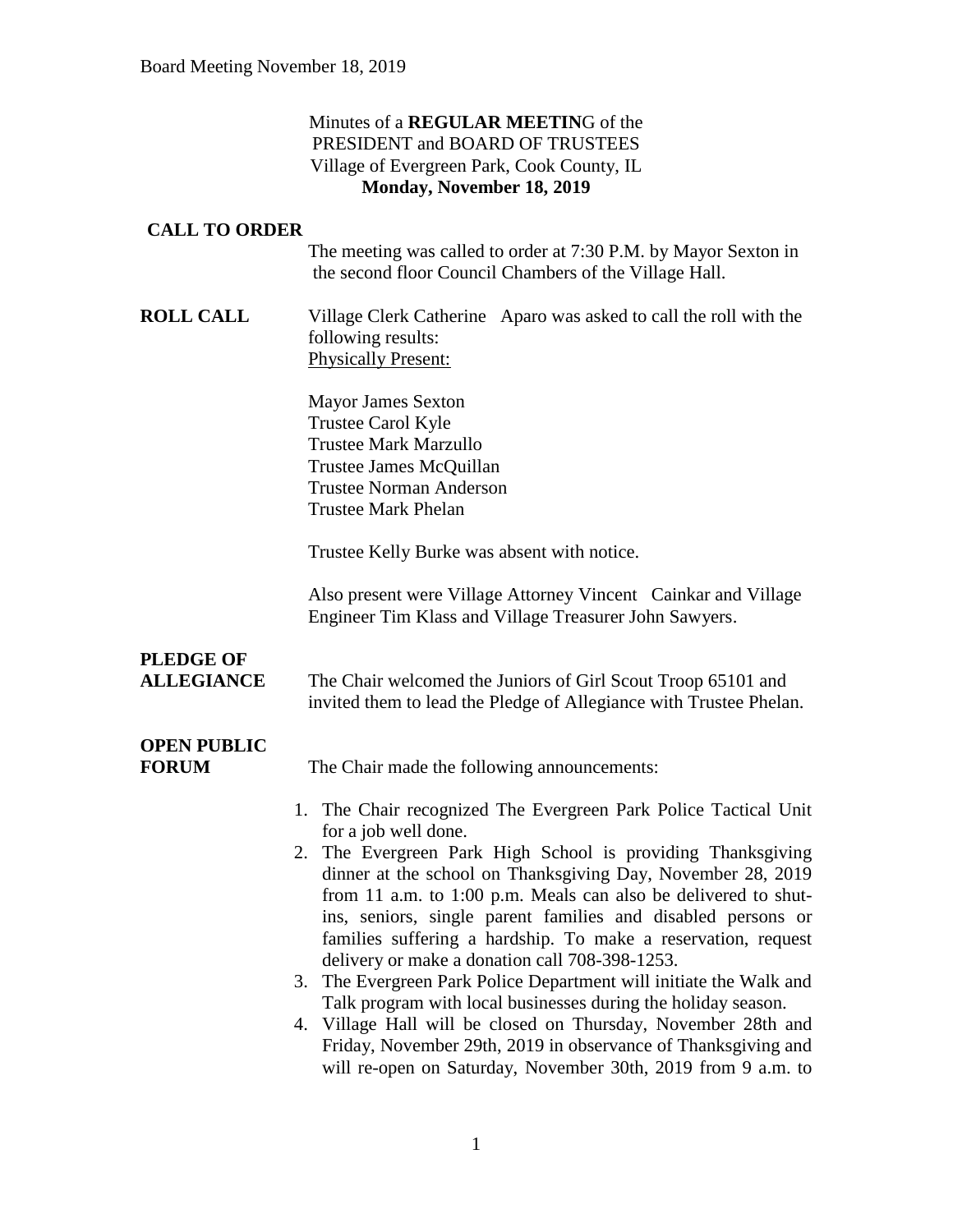Noon. Garbage pick-up will be on Friday November 29th, instead of Thursday.

- 5. Friday, December 6, 2019 the EP Candlelight Theatre will present a 1940's Radio Christmas performance at the Senior Center. Tickets are available through the Recreation Department.
- 6. The Annual Christmas Dickens Fest will be at  $97<sup>th</sup>$  & Homan from 2-7 pm. at the new Community Center on Saturday, December 7, 2019. The tree lighting ceremony is at Klein Park at 6:00 p.m.
- 7. Rich Daniels and the City Lights Orchestra will give the annual Christmas concert at Holy Redeemer Church on Sunday December 15, 2019 at 7 p.m. Tickets are available at the Recreation Dept. on a first come first serve basis.
- 8. Yard waste containers will continue to be picked up through Thursday, December 12, 2019 weather permitting. Please dispose of leaves and garden waste in the green waste containers. Only excess leaves should be raked to the curb.
- 9. The Chair stated Sister Margaret Christina Hoban of Little Company of Mary Hospital has passed away. Among her many achievements were her creation of the Healthier Evergreen Program and her dedication to the Love Lights a Tree program. She will be missed by many.

# **PUBLIC**

**HEARING** The Chair read the Legal Notice for the Public Hearing as published in the Courier Newspaper on October 31, 2019. The Board of Trustees acting as Zoning Commission will consider amendments to the Evergreen Park Zoning Code providing for the regulation of cannabis organizations.

The Chair called the meeting to order at 7:31 p.m. A discussion took place by the Board regarding the regulation of cannabis in the Village of Evergreen Park. The State of Illinois has made the sale and use of recreational marijuana legal as of January 1, 2020. Due to this The Village requires a change to the Village Zoning Ordinance. The Village attorney explained this eliminates recreational retail sale/dispensing of cannabis in all Zoning Districts. The Chair asked for comments and questions from the audience three times, there were none. Motion by Trustee Marzullo second by Trustee Kyle to close the Public Hearing portion of this meeting at 7:45 p.m. Upon roll call voting YES: Trustees Kyle, Marzullo, McQuillan, Anderson and Phelan; voting NO: None.

# **OPEN PUBLIC**

**AUDIENCE** Mr. McAuliff, of the 9500 Block of Troy asked if the Village could install temporary speed bumps to slow the dangerous speeding traffic on his block. The Chair answered speed bumps are not the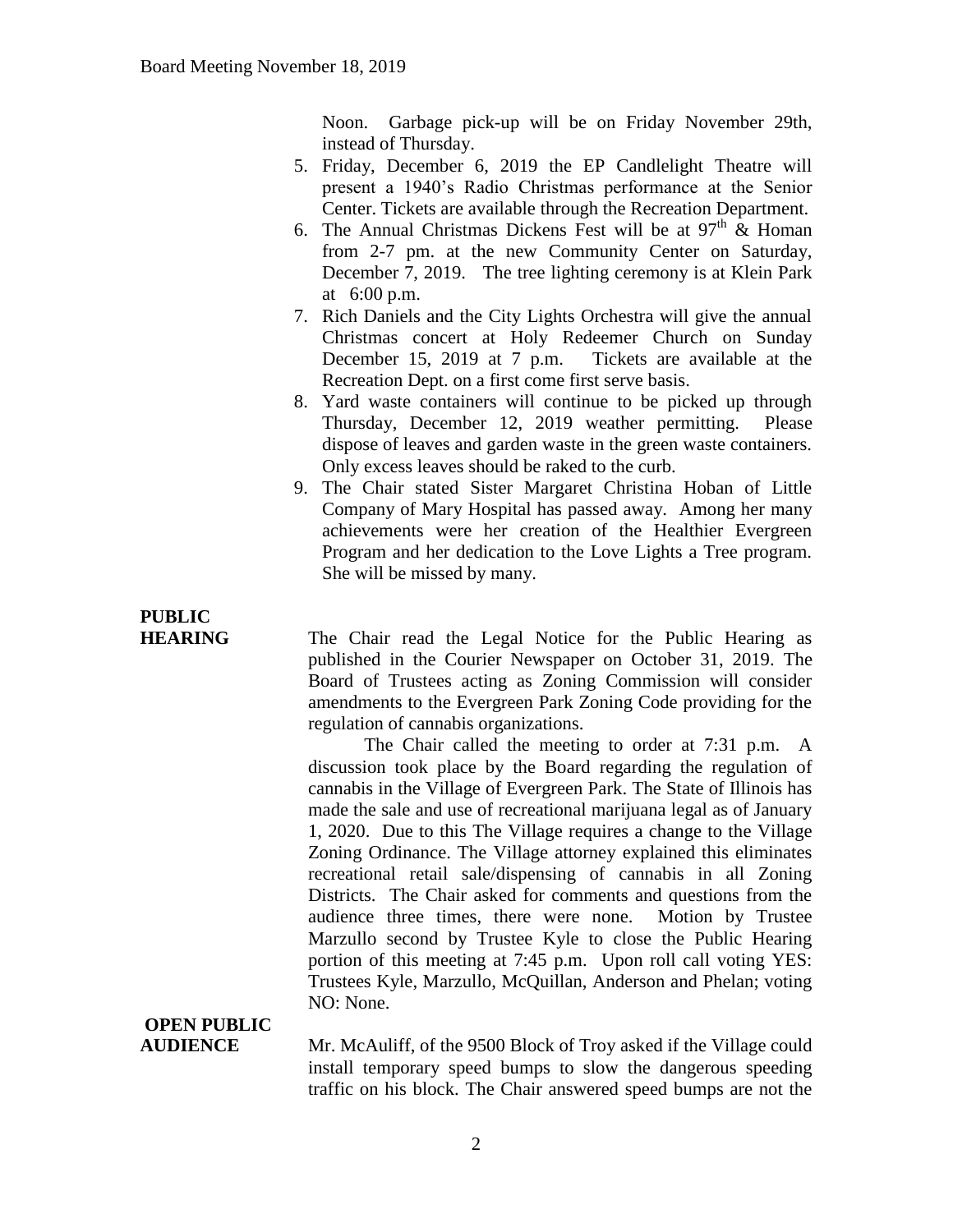answer. They impair PW equipment especially during snow removal. He directed the Police Chief to station squad cars on the 95<sup>th</sup> and 96<sup>th</sup> Streets of Troy and issue tickets to any speeding vehicles.

## **REGULAR**

AGENDA Motion by Trustee Kyle second by Trustee Anderson to waive the reading of the minutes of the November 4, 2019 Regular Meeting of the President and Board of Trustees and approved as presented was passed by unanimous voice vote and so ordered by the Chair.

#### **RESOLUTION**

**NO. 2-2020** Motion by Trustee Phelan second by Trustee McQuillan to approve **Resolution NO. 2-2020** with expenditures of the General Corporate Fund of \$ 155,404.43 and the Water Management Fund in the amount of \$ 186,788.40 and the 95th Street TIF Fund, \$ 777.00 and the Street Bond Fund, \$ 14,000.00 for a total of \$ 356,969.83. Upon roll call, voting YES: Trustees Marzullo, McQuillan, Anderson, Phelan and Kyle; voting NO: NONE. The motion was passed and so ordered by the Chair.

#### **WATER COLLECTOR REPORT**

Motion by Trustee Marzullo second by Trustee Phelan to approve the Water Collector's Report for **October 2019** in the amount of \$ 898,192.47 as presented was passed by unanimous voice vote and so ordered by the Chair.

#### **VILLAGE COLLECTOR REPORT**

Motion by Trustee Phelan second by Trustee Kyle to approve the Village Collector's Report for **October 2019** in the amount of \$2,576,326.83 as presented was passed by unanimous voice vote and so ordered by the Chair.

### **BUSINESS**

**CERTIFICATES** Motion by Trustee Kyle second by Trustee McQuillan to approve the business license application for **STEVE'S AUTO (NEW OWNERS)** to conduct an auto repair shop located at 9117 S. Kedzie Avenue in Evergreen Park. Upon roll call, voting YES: Trustees McQuillan, Anderson, Phelan, Kyle and Marzullo; voting NO: NONE. The motion was passed and so ordered by the Chair.

> Motion by Trustee McQuillan second by Trustee Marzullo to approve the business license application for **RELIABLE HOME HEALTH** to conduct home health care services located at 3900  $W. 95<sup>th</sup> Street$ , Suites 9 through 11. Upon roll call, voting YES: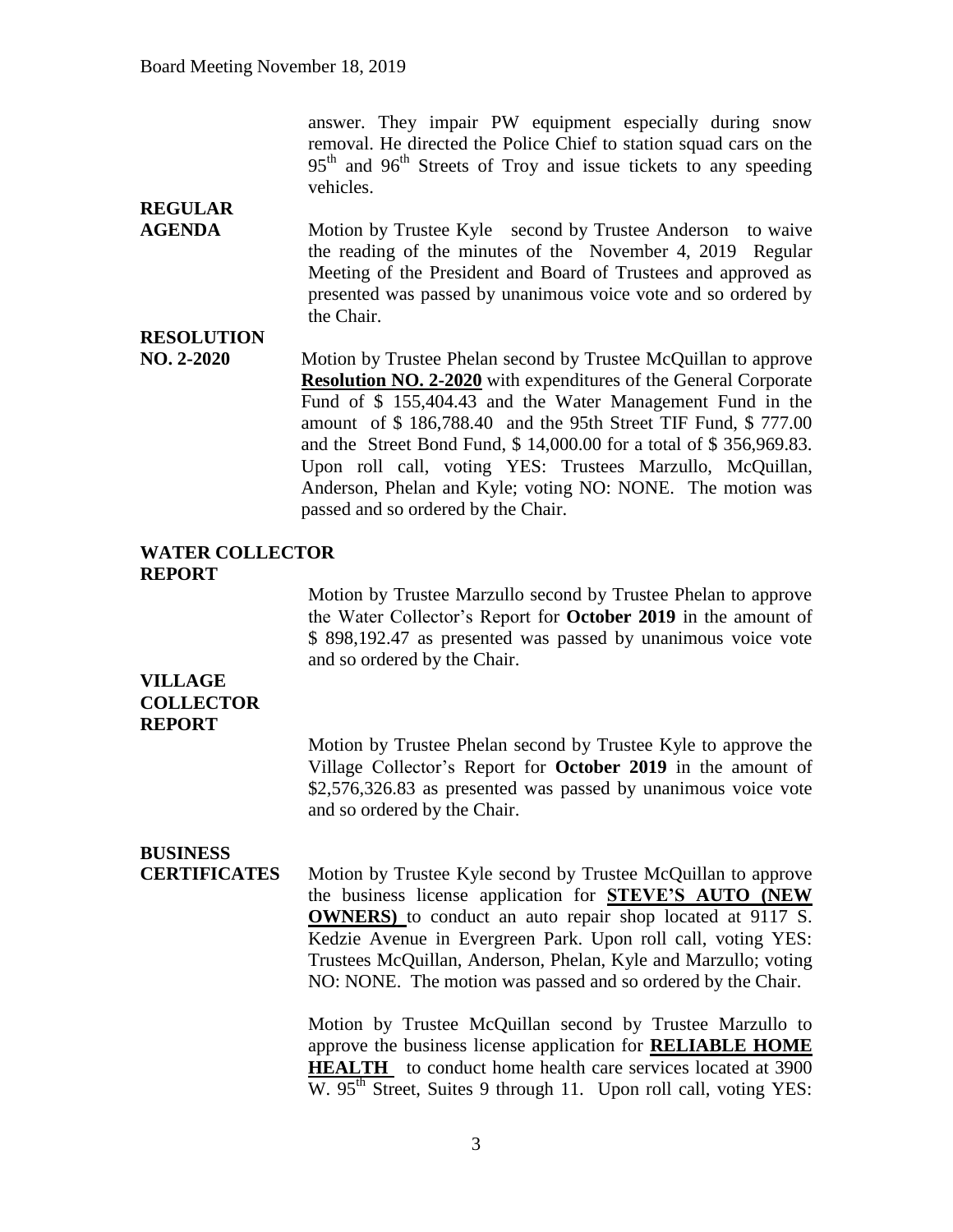Trustees Anderson, Phelan, Kyle, Marzullo and McQuillan; voting NO: NONE. The motion was passed and so ordered by the Chair.

#### **ORDINANCE NO. 28-2019**

Motion by Trustee Marzullo second by Trustee McQuillan to approve **ORDINANCE NO. 28-2019**, **"AN ORDINANCE AMENDING THE EVERGREEN PARK ZONING CODE BY PROVIDING FOR THE REGULATION OF CANNABIS ORGANIZATIONS."** Upon roll call, voting YES: Trustees Phelan, Kyle, Marzullo, McQuillan and Anderson; voting NO: NONE. The motion was passed and so ordered by the Chair.

### **ORDINANCE**

**NO. 29-2019** Motion by Trustee Kyle second by Trustee McQuillan to approve **ORDINANCE NO. 29-2019, "AN ORDINANCE GRANTING A SPECIAL USE PERMIT TO ALLOW THE OPERATION OF A CONVENIENCE STORE WITH VEHICLE FUEL DISPENSING ON THE PROPERTY LOCATED IN THE "C" COMMERCIAL DISTRICT AT 2747-2759 WEST 95TH STREET, EVERGREEN PARK, ILLINOIS."** The Chair stated he has spoken to the owner of Popeye's and he has agreed to clean the area. Upon roll call, voting YES: Trustees Kyle, Marzullo, McQuillan, Anderson and Phelan; voting NO: NONE. The motion was passed and so ordered by the Chair.

### **VACANCIES/HIRING DECLARED IN**

**EPPD** Motion by Trustee Anderson second by Trustee McQuillan to approve the Police Chief Saunders request to declare a vacancy and authorize hiring of one individual for the Probationary Patrol Officer list due to the retirement of Deputy Chief Eisenbeis. The Chair commended and thanked Deputy Chief John Eisenbeis for his 33 years of dedicated service to Evergreen Park. Also, to authorize the opening for one Sergeant Position in reference to a list of names submitted by the Fire and Police Commission. Upon roll call, voting YES: Trustees Marzullo, McQuillan, Anderson, Phelan and Kyle; voting NO: NONE. The motion was passed and so ordered by the Chair.

### **PROMOTIONS**

**IN EPPD** Motion by Trustee Anderson second by Trustee Phelan to approve Police Chief Saunders' request to authorize the appointments and promotions of Captain Peter Donovan to Deputy Chief of Police and Sgt. David Linn to Lieutenant and Andrew Switalski promoted to Sergeant. The Chair introduced all the promoted individuals and asked them to introduce their family and friends in attendance.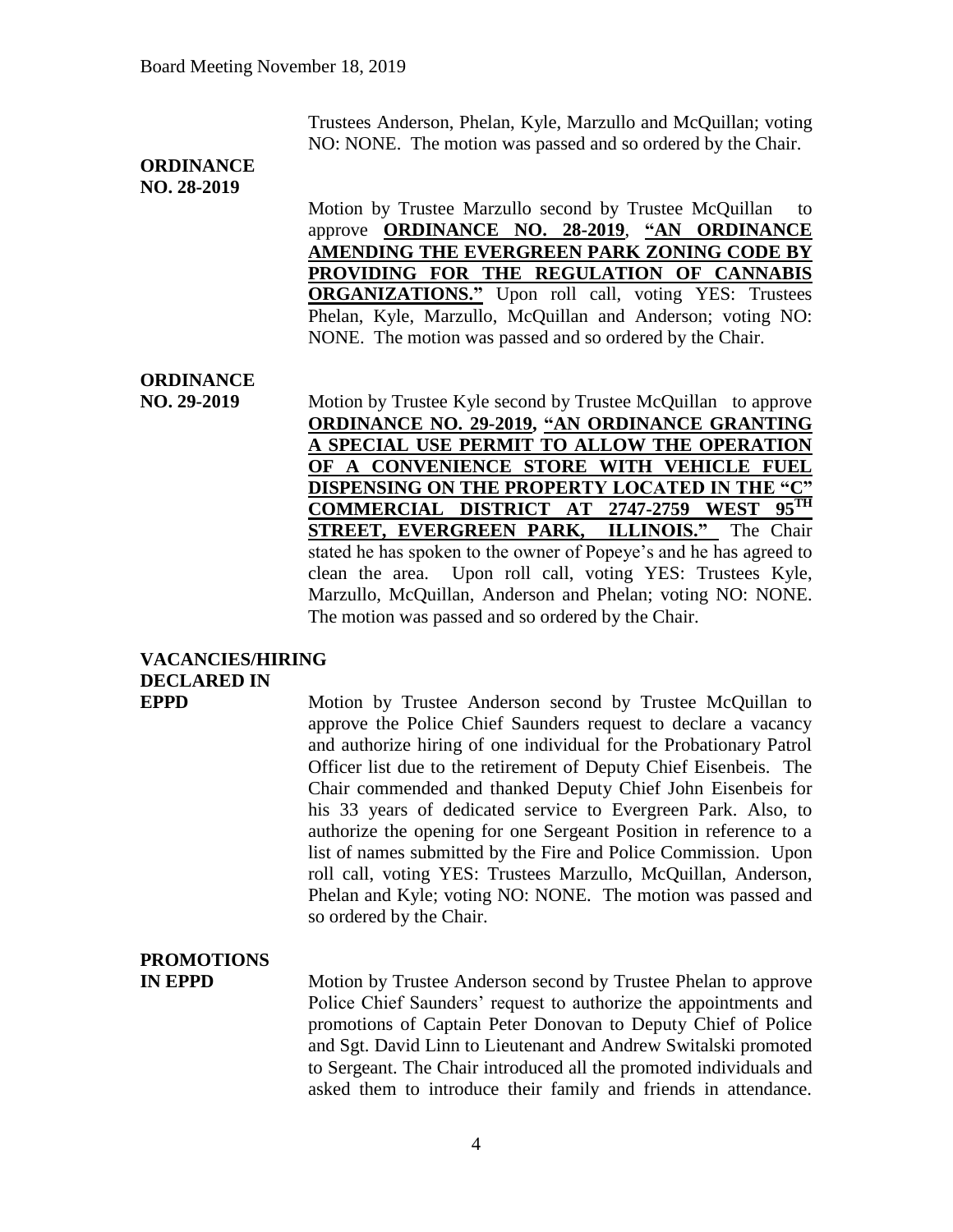| <b>MEMBERSHIP</b><br><b>DUES IML</b> | The Chair congratulated everyone and thanked their families for<br>their sacrifices made on behalf of the Village of Evergreen Park.<br>Police Chief Saunders added these individuals are outstanding<br>dedicated professionals. The Board and the audience gave them a<br>hearty round of applause. Upon roll call, voting YES: Trustees<br>Marzullo, McQuillan, Anderson, Phelan and Kyle; voting NO:<br>NONE. The motion was passed and so ordered by the Chair.<br>Motion by Trustee Phelan second by Trustee Kyle to approve the<br>request for the annual membership dues for IML for the year 2020 |
|--------------------------------------|------------------------------------------------------------------------------------------------------------------------------------------------------------------------------------------------------------------------------------------------------------------------------------------------------------------------------------------------------------------------------------------------------------------------------------------------------------------------------------------------------------------------------------------------------------------------------------------------------------|
|                                      | in the amount of \$1,530.00. Upon roll call, voting YES: Trustees<br>Anderson, Phelan, Kyle, Marzullo and McQuillan; voting NO:<br>NONE. The motion was passed and so ordered by the Chair.                                                                                                                                                                                                                                                                                                                                                                                                                |
| <b>FIRE PUMPER</b>                   |                                                                                                                                                                                                                                                                                                                                                                                                                                                                                                                                                                                                            |
| <b>REQUEST</b>                       | Motion by Trustee McQuillan second by Trustee Anderson to<br>approve Fire Chief Ron Kleinhaus<br>request for a new pumper<br>with a trade in of the 2000 Pumper. Delivery time is 16 months.<br>The cost of the E-One 1500 GPM Pumper is \$489,769.00 trade in<br>\$20,000 for a total cost of \$469,769.00 for the new pumper. Upon<br>roll call, voting YES: Trustees Phelan, Kyle, Marzullo, McQuillan<br>and Anderson; voting NO: NONE. The motion was passed and so<br>ordered by the Chair.                                                                                                          |
| POLICE DEPT.                         |                                                                                                                                                                                                                                                                                                                                                                                                                                                                                                                                                                                                            |
| <b>VEHICLES</b>                      | Motion by Trustee Phelan second by Trustee Anderson to approve<br>the Police Chief's request to purchase six (6) new police vehicles<br>from Currie Motors in the amount of \$198,636.00. Upon roll call,<br>voting YES: Trustees Kyle, Marzullo, McQuillan, Anderson and<br>Phelan; voting NO: NONE. The motion was passed and so<br>ordered by the Chair.                                                                                                                                                                                                                                                |
| <b>ENGINEER'S</b><br><b>REPORT</b>   | Tim Klass had not report.                                                                                                                                                                                                                                                                                                                                                                                                                                                                                                                                                                                  |
| <b>ATTORNEY'S</b><br><b>REPORT</b>   | Attorney Cainkar had no report.                                                                                                                                                                                                                                                                                                                                                                                                                                                                                                                                                                            |
| <b>BIDS</b>                          | Motion by Trustee Kyle second by Trustee Anderson to approve<br>PW Director Lorenz request to rebid the irrigation system at the<br>Community Center due to a lack of bidders on October 31, 2019.<br>Upon roll call, voting YES: Trustees Marzullo, McQuillan,                                                                                                                                                                                                                                                                                                                                            |

passed and so ordered by the Chair.

Anderson, Phelan and Kyle; voting NO: NONE. The motion was